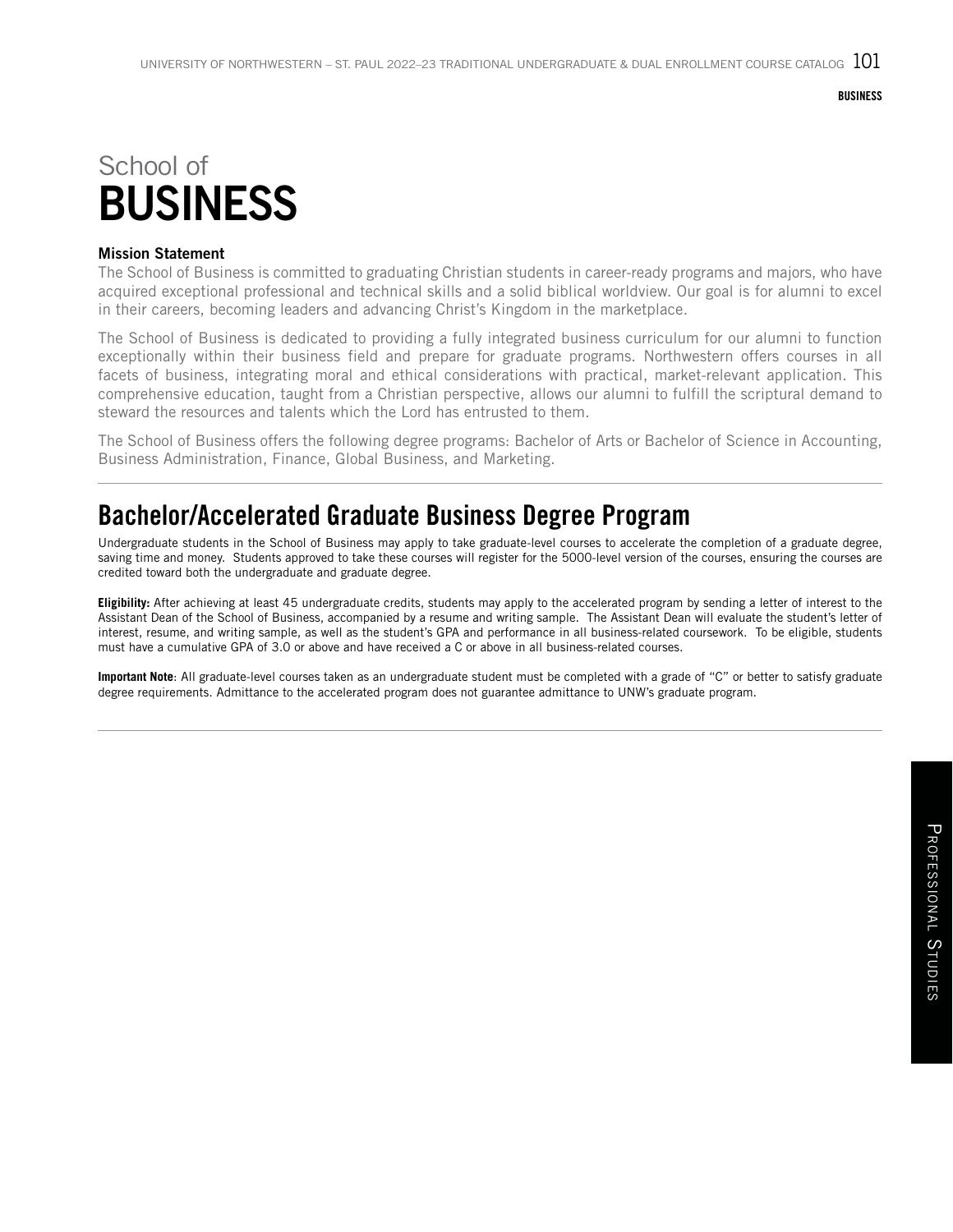## Accounting Major Bachelor of Arts or Bachelor of Science

The Accounting major is designed to prepare students for careers as corporate accountants, financial officers, internal auditors, governmental accountants, non-profit accountants, fraud examiners, or financial analysts. The analytics and reporting concentration is designed to equip students to successfully complete the CPA exam. The degree is granted upon completion of credits specified on pages 48–49 (40 credits must be successfully completed in 3000- or 4000-level courses).

#### **Accounting Major – 150-Credit Rule**

The State of Minnesota requires the completion of 150 credits to obtain CPA certification. The analytics and reporting concentration will provide students the necessary credits for this requirement. Students should speak with their advisor if they have questions about exam eligibility.

- **Scientific & Quantitative Literacy** courses in core curriculum: social science course ECO2211 and 2212; C- or better in mathematics course MAT1035.
- **Students must receive** a grade of C or better in all Business Core courses. Courses with grades below C must be repeated.
- **B.A. option** requires achieving 1002-level competency in an approved foreign language. See page 46.

| <b>Business Core</b> |                                                                                            |
|----------------------|--------------------------------------------------------------------------------------------|
| ACC2101              | Principles of Financial Accounting 4                                                       |
| ACC2102              | Principles of Managerial Accounting. 4                                                     |
| <b>BUS1115</b>       | Introduction to Spreadsheets2                                                              |
| <b>BUS2011</b>       | Introduction to Business Analysis. 2                                                       |
| <b>BUS3331</b>       | Business Law - Contract and Agency 3                                                       |
| <b>BUS3835</b>       | Professional Skills Seminar 2                                                              |
| <b>BUS4435</b>       | Business Ethics [OCE, WCE]4                                                                |
| EC02211              | Introduction to Economics                                                                  |
|                      | (SEE SCIENTIFIC & QUANTITATIVE LITERACY REQUIREMENT ABOVE)                                 |
| EC02212              | Principles of Macroeconomics<br>(SEE SCIENTIFIC & QUANTITATIVE LITERACY REQUIREMENT ABOVE) |
| MGT2271              | Management $\dots\dots\dots\dots\dots\dots\dots\dots\dots\dots$                            |
| MKT1085              |                                                                                            |
|                      |                                                                                            |
|                      |                                                                                            |
| ACC3201              |                                                                                            |
| ACC3202              | Intermediate Accounting I4                                                                 |
|                      | Intermediate Accounting II 4                                                               |
| ACC3206              | Cost Accounting4                                                                           |
| ACC4305<br>ACC4306   |                                                                                            |
|                      | Individual Income Taxation 4                                                               |
| ACC4307<br>ACC4995   |                                                                                            |
|                      | Accounting Internship*1                                                                    |
| FIN3222              |                                                                                            |
| MGT3255              | Human Resource Management. 2                                                               |
|                      |                                                                                            |

|                                                                                                 | Select a concentration. Requirements are listed below.                                                                                                                                                                                       |
|-------------------------------------------------------------------------------------------------|----------------------------------------------------------------------------------------------------------------------------------------------------------------------------------------------------------------------------------------------|
| Business Accounting (10 cr)                                                                     | ACC3235 Accounting Information Systems 4<br>ACC4205 Corporate and Partnership Income Taxation or<br>ACC4308 Governmental and Non-Profit Accounting 2<br>Select from upper-level courses with ACC, BUS, DAL, FIN, HCM,<br>MGT, or MKT prefix4 |
| Analytics & Reporting (35 cr)<br>ACC3235<br>ACC4205<br>ACC4308<br>DAL2025<br>DAL2235<br>MAT2055 | Accounting Information Systems 4<br>Corporate and Partnership Income Taxation 2<br>Governmental and Non-Profit Accounting 2<br>Principles of Data Analytics4<br>Statistics4<br>Select from upper-level courses with ACC, BUS, DAL, FIN, HCM, |
| WCE = WRITTEN COMMUNICATION EMPHASIS<br>OCE = ORAL COMMUNICATION EMPHASIS                       |                                                                                                                                                                                                                                              |

OCE = ORAL COMMUNICATION EMPHASIS. SEE PAGE 50 FOR EXPLANATION AND PREREQUISITES.

\* INTERNSHIP MUST BE A 240-HOUR MINIMUM, NON-UNW WORK EXPERIENCE, PAID, AND APPROVED BY ADVISOR IN ADVANCE.

### Course Requirements for Accounting/Accelerated Graduate Business Degree Program

Students who are accepted into the accelerated graduate degree program can substitute the following graduate-level courses into the undergraduate degree to fulfill major or core curriculum requirements. Students may be able to apply up to 14 credits towards a graduate degree. See advisor for questions regarding course options.

| Undergraduate Courses Select up to 14 cr                                            |
|-------------------------------------------------------------------------------------|
| BUS4435 Business Ethics [OCE, WCE] 4                                                |
| FIN3222 Finance II $\ldots \ldots \ldots \ldots \ldots \ldots \ldots \ldots \ldots$ |
| MGT3255 Human Resource Management2                                                  |
| HCM4080 Strategic Management in Healthcare 4                                        |
| HCM4085 Healthcare Leadership 4                                                     |
| HCM4087 Healthcare Law and Ethics 2                                                 |
| HCM4089 Finance Systems in Healthcare 4                                             |
|                                                                                     |

| Graduate Courses Select up to 14 cr               |
|---------------------------------------------------|
| BUA5420U Business Leadership Ethics [OCE, WCE]. 4 |
| BUA5720U Managerial Finance 2                     |
| BUA5220U Human Resource Leadership 2              |
| HCM5080 Healthcare Policy and Management 4        |
| HCM5085 Leadership in Healthcare. 4               |
| HCM5087 Law and Ethics in Healthcare 2            |
| HCM5089 Healthcare Financial Systems 4            |
|                                                   |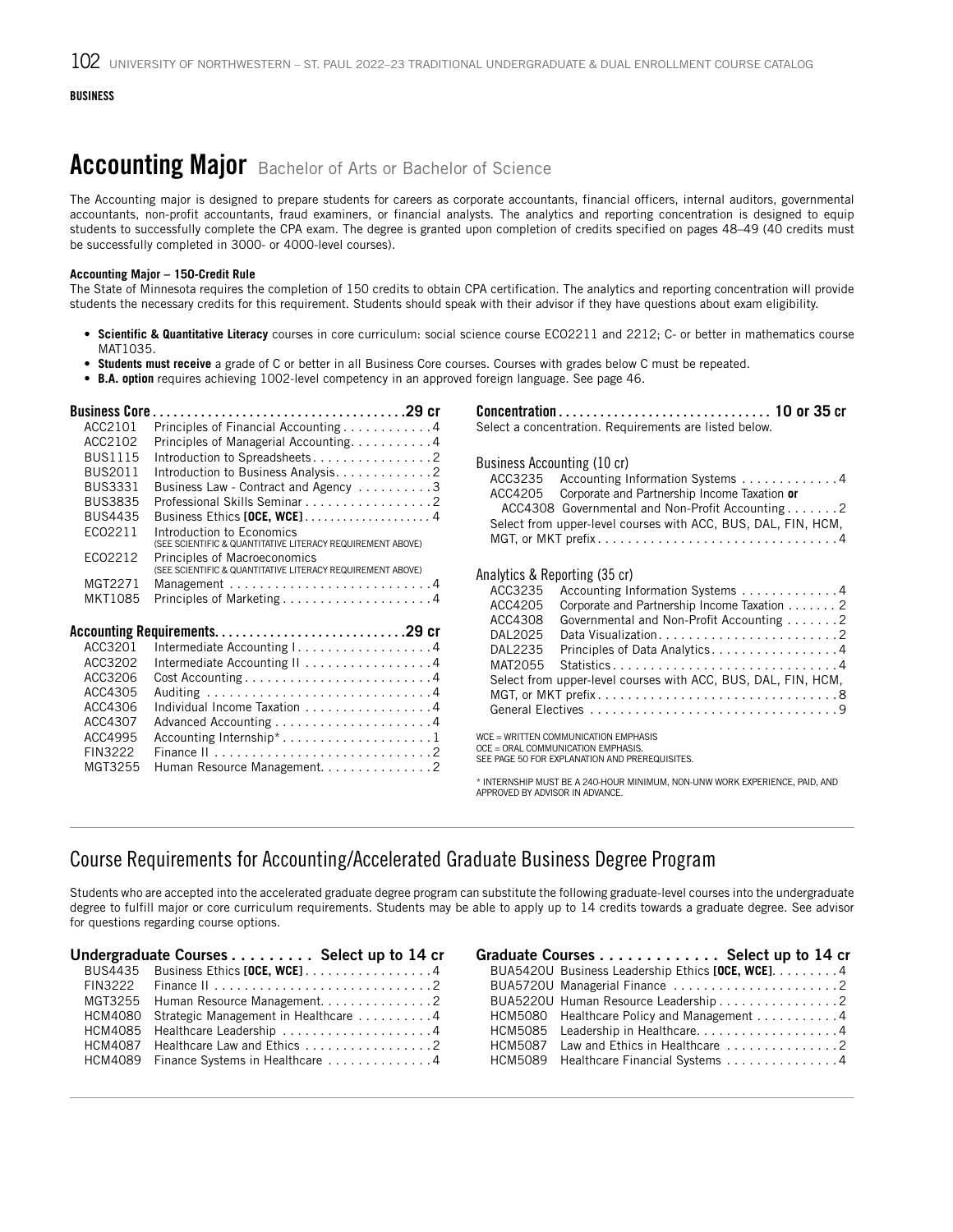Accounting Minor . . . . . . . . . . . . . . . . . . . . . . . . . . . . . . . . . . . . . . . . . . . . . . . . . . . . . . . . . . . . . . . 20 cr

Required Courses: ACC2101, 2102, 3201, 3202. Select 4 credits with ACC prefix.

## **Business Administration Major** Bachelor of Arts or Bachelor of Science

The Business Administration major is designed to prepare students for a variety of management careers in for-profit firms or nonprofit organizations. Graduates with Business Administration majors frequently join small companies or return to manage family businesses. This program is the most flexible of our business majors. Students follow a well-balanced program in business administration and customize business electives to pursue particular areas of interest. The degree is granted upon completion of credits specified on pages 48–49 (40 credits must be successfully completed in 3000- or 4000-level courses).

- **Scientific & Quantitative Literacy** courses in core curriculum: social science course ECO2211 and 2212; C- or better in mathematics course MAT1035.
- **Students must receive** a grade of C or better in all Business Core courses. Courses with grades below C must be repeated.
- **B.A. option** requires achieving 1002-level competency in an approved foreign language. See page 46.

| ACC2101           | Principles of Financial Accounting 4                                                                                                           |
|-------------------|------------------------------------------------------------------------------------------------------------------------------------------------|
| ACC2102           | Principles of Managerial Accounting. 4                                                                                                         |
| <b>BUS1115</b>    | Introduction to Spreadsheets2                                                                                                                  |
| <b>BUS2011</b>    | Introduction to Business Analysis. 2                                                                                                           |
| <b>BUS3331</b>    | Business Law - Contract and Agency 3                                                                                                           |
| <b>BUS3835</b>    | Professional Skills Seminar 2                                                                                                                  |
| <b>BUS4435</b>    | Business Ethics [OCE, WCE] 4                                                                                                                   |
| EC02211           | Introduction to Economics<br>(SEE SCIENTIFIC & QUANTITATIVE LITERACY REQUIREMENT ABOVE)                                                        |
| EC02212           | Principles of Macroeconomics<br>(SEE SCIENTIFIC & QUANTITATIVE LITERACY REQUIREMENT ABOVE)                                                     |
| MGT2271           |                                                                                                                                                |
| MKT1085           | Principles of Marketing4                                                                                                                       |
|                   |                                                                                                                                                |
| <b>BUS3235</b>    |                                                                                                                                                |
| <b>BUS4995</b>    | Business Administration Internship* 1                                                                                                          |
| <b>FIN2221</b>    |                                                                                                                                                |
| <b>FIN3222</b>    |                                                                                                                                                |
| MGT3276           |                                                                                                                                                |
| MGT4855           | Corporate Strategies and Policies4                                                                                                             |
|                   | Business Electives 4-8 cr<br>Select from upper-level courses with ACC, BUS, COM, DAL, FIN,<br>HCM, MGT, MIS, MKT prefix or ECO2213 or ICS3069. |
|                   | Select a concentration. Requirements are listed below.                                                                                         |
| Analytics (12 cr) |                                                                                                                                                |
| DAL2235           | Principles of Data Analytics. 4                                                                                                                |
| MAT2055           | Statistics4                                                                                                                                    |
|                   | Select one of the following:                                                                                                                   |
| DAL4235           | Big Data Analytics and Applications 4                                                                                                          |
| DAL4275           | Business and Economic Forcasting. 4                                                                                                            |
|                   |                                                                                                                                                |
|                   | Construction/Property Management (10 cr)                                                                                                       |
| ACC3206           | Cost Accounting4                                                                                                                               |
| MGT3275           | Small Business Management. 2                                                                                                                   |
| MGT3376           | Supply Chain Management 2                                                                                                                      |
| MGT4267           |                                                                                                                                                |

Digital Branding Strategies (10 cr) MGT4267 Project Management............................2 MKT3165 Digital Marketing. . 4 MKT3188 Advertising and Promotion. . . . . . . . . . . . . . . . 4 Entrepreneurship/Family Business (8 cr) Business Law – Partnerships & Corporations. . . . . 2 MGT3075 Entrepreneurship. . 2 MGT3255 Human Resource Management. . . . . . . . . . . . . . 2 MGT3275 Small Business Management. . . . . . . . . . . . . . . . 2 Healthcare Management (14 cr) HCM4080 Strategic Management in Healthcare ...........4<br>HCM4085 Healthcare Leadership ...........................4 HCM4085 Healthcare Leadership. . 4 HCM4087 Healthcare Law and Ethics . . . . . . . . . . . . . . . . 2 HCM4089 Finance Systems in Healthcare . . . . . . . . . . . . . . 4 Leadership (10 cr)<br>BUS3005 Pri Principles and Practices of Leadership. . . . . . . . . 4 BUS4615 Practicum and Seminar in Leadership . . . . . . . . 4 MGT3255 Human Resource Management. . . . . . . . . . . . . . 2 Logistics/Operations (8 cr)  $BUS4332$  Business Law – Partnerships & Corporations . . . . . 2 MGT3275 Small Business Management. . . . . . . . . . . . . . . . 2 MGT3376 Supply Chain Management . . . . . . . . . . . . . . . . 2 MGT4267 Project Management..............................2 Nonprofit Leadership (10 cr)  $ICS3060$  Foundations of Nonprofit Leadership $\ldots \ldots \ldots 2$ ICS3069 Business as Mission. . 2 MGT3255/BUA5220U Human Resource Management/Human Resource Leadsership. . 2 Select from upper-level courses with ACC, BUS, FIN, HCM, ICS, LDR, MGT, or MKT prefix. . 4 QSR/Hospitality (10 cr)<br>MGT3075 Entrepre MGT3075 Entrepreneurship ..............................2<br>MGT3255 Human Resource Management.................2 Human Resource Management. . . . . . . . . . . . . . 2 MGT3275 Small Business Management. . . . . . . . . . . . . . . . 2 MGT3376 Supply Chain Management. . 2 MGT4267 Project Management. . 2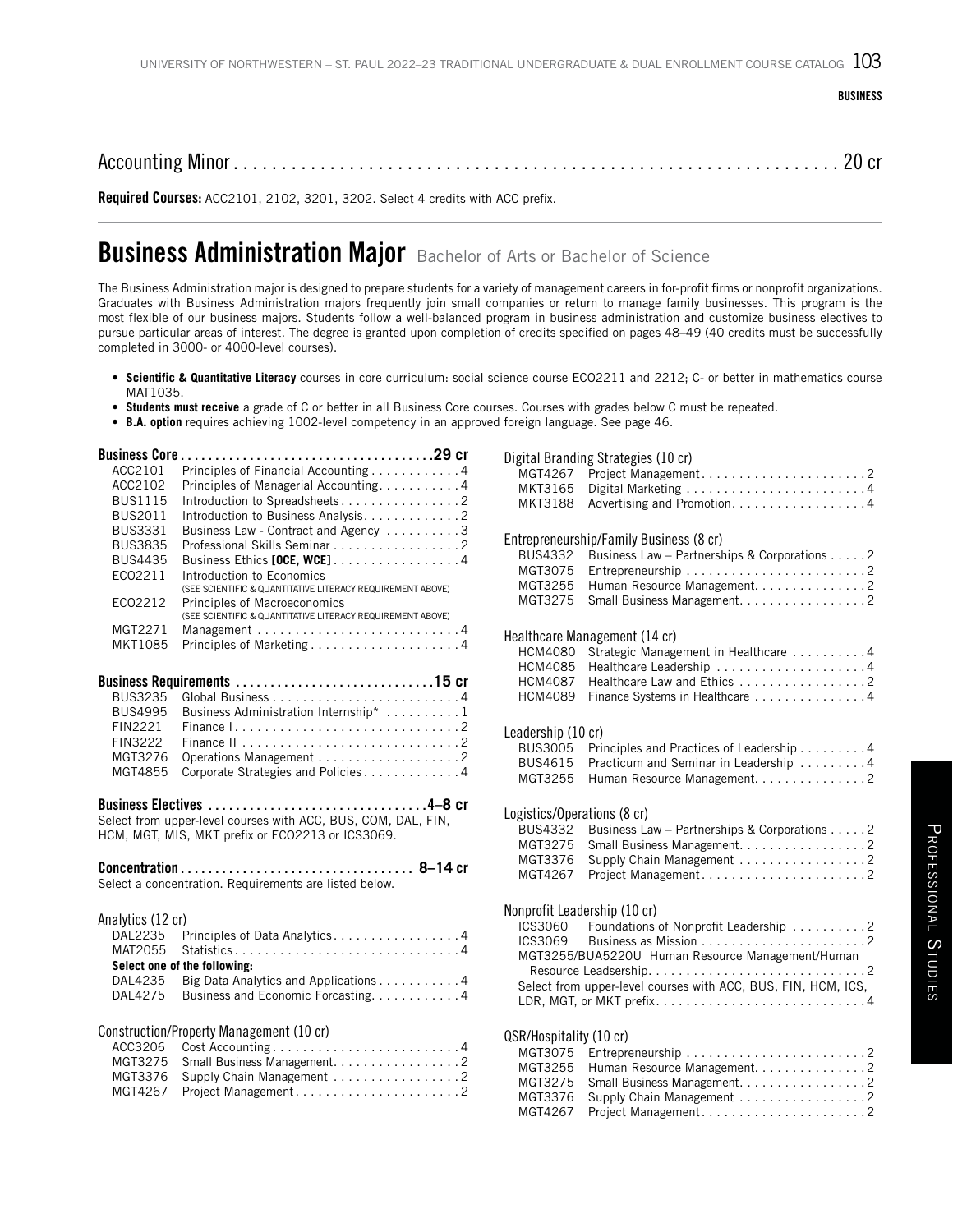| Sports Management (8 cr) |  | Strategic Management (10 cr)                   |
|--------------------------|--|------------------------------------------------|
|                          |  | FIN3226 Money and Banking 4                    |
|                          |  | MGT3255 Human Resource Management2             |
|                          |  |                                                |
|                          |  |                                                |
|                          |  | WCE = WRITTEN COMMUNICATION EMPHASIS           |
|                          |  | OCE = ORAL COMMUNICATION EMPHASIS.             |
|                          |  | SEE PAGE 50 FOR EXPLANATION AND PREREQUISITES. |

\*INTERNSHIP MUST BE A 240-HOUR MINIMUM, NON-UNW WORK EXPERIENCE, PAID, AND APPROVED BY ADVISOR IN ADVANCE.

#### Course Requirements for Business Administration/Accelerated Graduate Business Degree Program

Students who are accepted into the accelerated graduate degree program can substitute the following graduate-level courses into the undergraduate degree to fulfill major or core curriculum requirements. Students may be able to apply up to 14 credits towards a graduate degree.

| Undergraduate Courses Select up to 14 cr     |  | Graduate Courses Select up to 14 cr               |  |
|----------------------------------------------|--|---------------------------------------------------|--|
| BUS4435 Business Ethics [OCE, WCE] 4         |  | BUA5420U Business Leadership Ethics [OCE, WCE]. 4 |  |
|                                              |  |                                                   |  |
|                                              |  | BUA5220U Human Resource Leadership 2              |  |
| HCM4080 Strategic Management in Healthcare 4 |  | HCM5080 Healthcare Policy and Management 4        |  |
| HCM4085 Healthcare Leadership 4              |  | HCM5085 Leadership in Healthcare4                 |  |
|                                              |  |                                                   |  |
| HCM4089 Finance Systems in Healthcare 4      |  | HCM5089 Healthcare Financial Systems 4            |  |
|                                              |  |                                                   |  |

Business Administration Minor (for non-School of Business majors).................................. 18–19 cr

**Required Courses:** ACC2101, 2102, MGT2271, MKT1085; select one from the following: BUS3331, ECO2211, FIN2221, MGT3255.<br>NOTE: THIS MINOR IS NOT AVAILABLE TO STUDENTS PURSUING ANY BUSINESS MAJOR.

| Required Courses: ACC2101, MGT2271, 3075, 3255, 3275, 3276, MKT1085.    |  |
|-------------------------------------------------------------------------|--|
|                                                                         |  |
| Required Courses: BUS3005, 4332, MGT3075, 3255, 3275, 3276, 3376, 4267. |  |
|                                                                         |  |

Healthcare Management Minor . . . . . . . . . . . . . . . . . . . . . . . . . . . . . . . . . . . . . . . . . . . . . . . . . . . . 18 cr

Required Courses: HCM4080, 4085, 4087, 4089, MGT2271.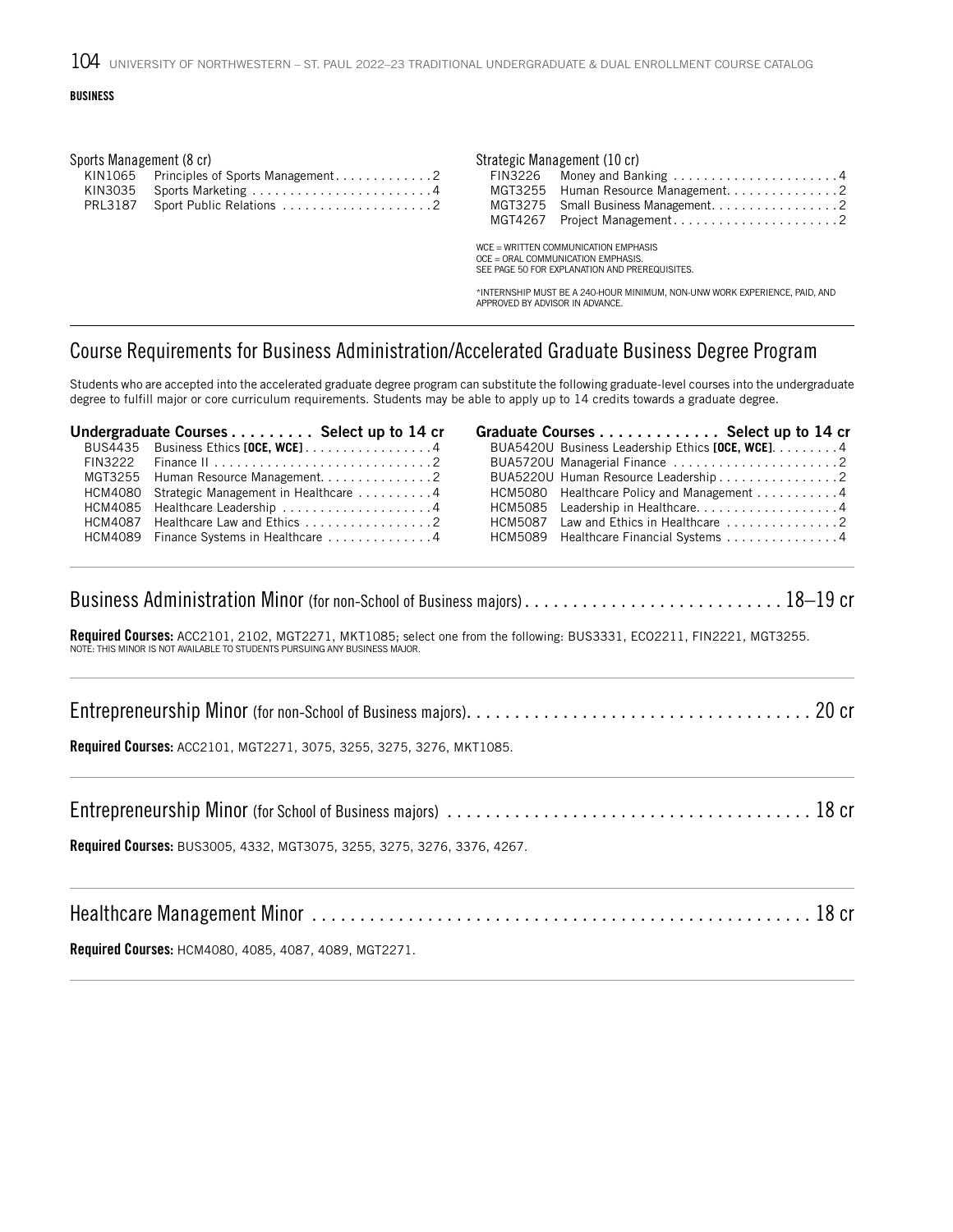## Finance Major Bachelor of Arts or Bachelor of Science

The Finance major is designed to train undergraduate students to understand and utilize the concepts of business finance commonly used in today's corporate and investment communities. Examples of these are risk analysis, taxation, corporate and personal financial planning, investments, cost accounting, and financial analysis. The purpose of the program is to prepare students to perform in either personal or corporate finance. The degree is granted upon completion of credits specified on pages 48–49 (40 credits must be successfully completed in 3000- or 4000-level courses).

- **Scientific & Quantitative Literacy** courses in core curriculum: social science course ECO2211 and 2212; C- or better in mathematics course MAT1035.
- **Students must receive** a grade of C or better in all Business Core courses. Courses with grades below C must be repeated.
- **B.A. option** requires achieving 1002-level competency in an approved foreign language. See page 46.

| <b>Business Core</b> |                                                            |
|----------------------|------------------------------------------------------------|
| ACC2101              | Principles of Financial Accounting 4                       |
| ACC2102              | Principles of Managerial Accounting. 4                     |
| <b>BUS1115</b>       | Introduction to Spreadsheets2                              |
| <b>BUS2011</b>       | Introduction to Business Analysis2                         |
| <b>BUS3331</b>       | Business Law - Contract and Agency 3                       |
| <b>BUS3835</b>       | Professional Skills Seminar 2                              |
| <b>BUS4435</b>       | Business Ethics [OCE, WCE]4                                |
| EC02211              | Introduction to Economics                                  |
|                      | (SEE SCIENTIFIC & QUANTITATIVE LITERACY REQUIREMENT ABOVE) |
| EC02212              | Principles of Macroeconomics                               |
|                      | (SEE SCIENTIFIC & QUANTITATIVE LITERACY REQUIREMENT ABOVE) |
| MGT2271              |                                                            |
| MKT1085              | Principles of Marketing4                                   |
|                      |                                                            |
|                      |                                                            |
| FIN2221              |                                                            |
| FIN3222              |                                                            |
| FIN3225              | Investments4                                               |
| FIN4855              |                                                            |
| FIN4856              |                                                            |
| FIN4995              |                                                            |
|                      | Select one of the following:                               |
| MGT3276              |                                                            |

MGT4245 Business Strategy.................................2

Concentration. . **16** cr Select a concentration. Requirements are listed below.

Corporate Finance (16 cr)

| ACC3206                   |                                                                                               |
|---------------------------|-----------------------------------------------------------------------------------------------|
| ACC4205                   | Corporate and Partnership Income Taxation 2                                                   |
| <b>BUS4332</b>            | Business Law Parternships and Corporations2                                                   |
| FIN3226                   | Money and Banking $\dots\dots\dots\dots\dots\dots\dots$                                       |
|                           | Select from upper-level business electives (ACC, BUS, COM, DAL, ECO,                          |
|                           | FIN, HCM, MGT, OR MKT PREFIXES OR ECO2213) $\ldots \ldots \ldots \ldots \ldots \ldots \ldots$ |
|                           |                                                                                               |
| Wealth Management (16 cr) |                                                                                               |
|                           |                                                                                               |

|         | ACC4306 Individual Income Taxation 4                                                                 |
|---------|------------------------------------------------------------------------------------------------------|
| FIN2025 | Personal Money Management 2                                                                          |
| FIN3227 |                                                                                                      |
|         |                                                                                                      |
|         | Select from upper-level business electives (ACC, BUS, COM, DAL, ECO,                                 |
|         | FIN, HCM, MGT, OR MKT PREFIXES OR ECO2213) $\ldots \ldots \ldots \ldots \ldots \ldots \ldots \ldots$ |

WCE = WRITTEN COMMUNICATION EMPHASIS. OCE = ORAL COMMUNICATION EMPHASIS. SEE PAGE 50 FOR EXPLANATION AND PREREQUISITES.

\* INTERNSHIP MUST BE A 240-HOUR MINIMUM, NON-UNW WORK EXPERIENCE, PAID, AND APPROVED BY ADVISOR IN ADVANCE.

### Course Requirements for Finance/Accelerated Graduate Business Degree Program

Students who are accepted into the accelerated graduate degree program can substitute the following graduate-level courses into the undergraduate degree to fulfill major or core curriculum requirements. Students may be able to apply up to 14 credits towards a graduate degree. See advisor for questions regarding course options.

| Undergraduate Courses Select up to 14 cr     | Graduate Courses Select up to 14 cr                                  |  |
|----------------------------------------------|----------------------------------------------------------------------|--|
| BUS4435 Business Ethics [OCE, WCE]. 4        | BUA5420U Business Leadership Ethics [OCE, WCE]. 4                    |  |
|                                              |                                                                      |  |
|                                              | BUA5220U Human Resource Leadership 2                                 |  |
| HCM4080 Strategic Management in Healthcare 4 | HCM5080 Healthcare Policy and Management 4                           |  |
|                                              | HCM5085 Leadership in Healthcare4                                    |  |
|                                              | $HCM5087$ Law and Ethics in Healthcare $\ldots \ldots \ldots \ldots$ |  |
| HCM4089 Finance Systems in Healthcare 4      | HCM5089 Healthcare Financial Systems 4                               |  |
|                                              |                                                                      |  |

#### Finance Minor.................................................................. 16 cr

Required Courses: FIN2221, 3222, 3225; select 8 credits from the following: ACC3206, 4205, 4306, BUS4332, MGT3276, 4245, any course with a FIN prefix.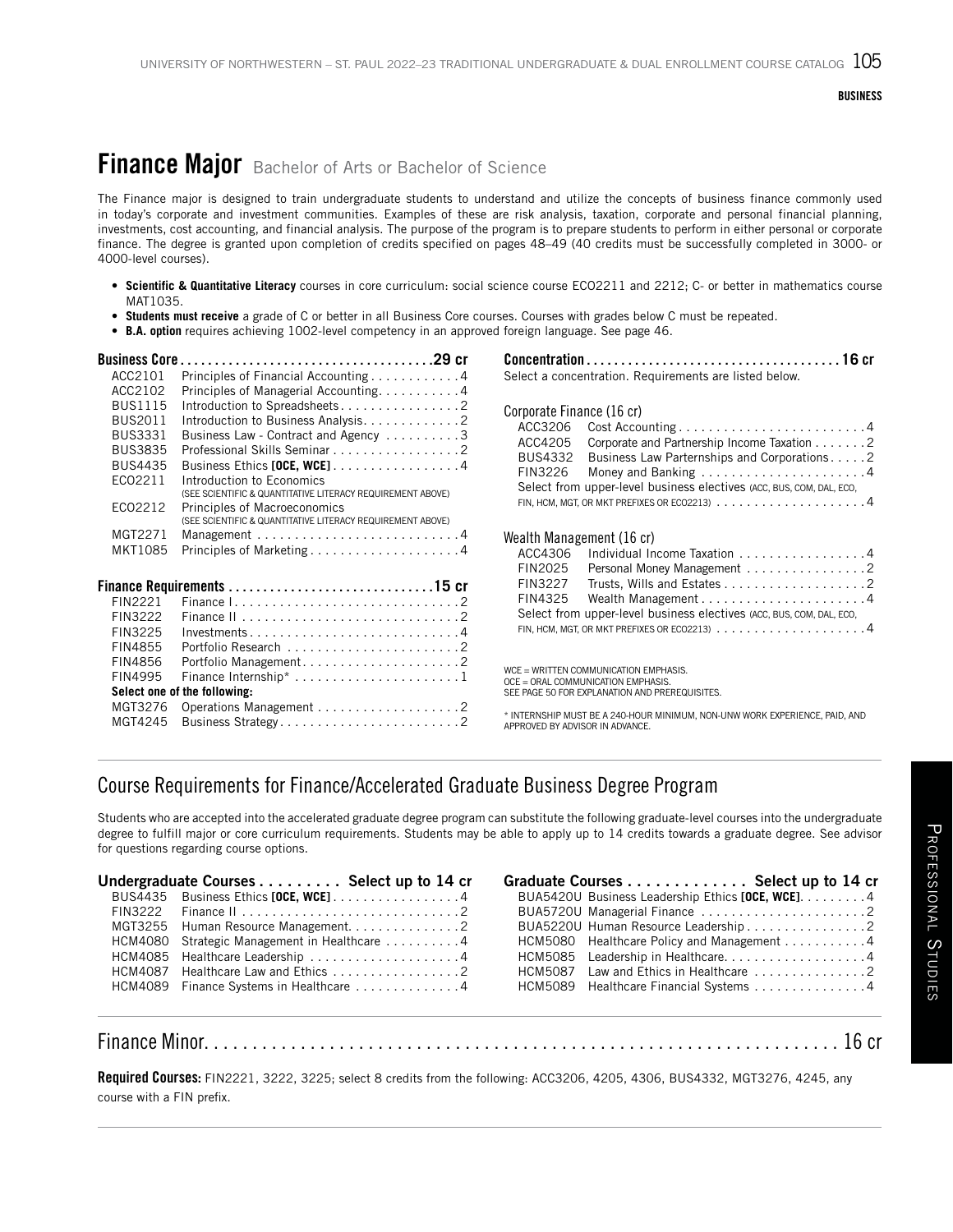## **Global Business Major** Bachelor of Arts or Bachelor of Science

The Global Business major is designed to prepare students for careers in multinational corporations. Studies in business foundations and crosscultural courses are the beginnings of preparation for global business. The degree is granted upon completion of credits specified on pages 48–49 (40 credits must be successfully completed in 3000- or 4000-level courses).

- **Scientific & Quantitative Literacy** courses in core curriculum: social science course ECO2211 and 2212; C- or better in mathematics course MAT1035.
- **BUS4996** is an international work/travel/study experience of three to six months' duration.
- **Students must receive** a grade of C or better in all Business Core courses. Courses with grades below C must be repeated.

| <b>Business Core</b>                  |                                                                                            |                                                                            |  |
|---------------------------------------|--------------------------------------------------------------------------------------------|----------------------------------------------------------------------------|--|
| ACC2101                               | Principles of Financial Accounting 4                                                       | Select a concentration or track. Requirements are listed below.            |  |
| ACC2102                               | Principles of Managerial Accounting4                                                       |                                                                            |  |
| <b>BUS1115</b>                        | Introduction to Spreadsheets2                                                              | Global Studies Concentration (12 cr)                                       |  |
| <b>BUS2011</b>                        | Introduction to Business Analysis. 2                                                       | Select 12 credits from the following:                                      |  |
| <b>BUS3331</b>                        | Business Law - Contract and Agency 3                                                       | Any CHN-prefix courses; ECO22213; HIS3145, 3155, 3156,                     |  |
| <b>BUS3835</b>                        | Professional Skills Seminar 2                                                              | 3166; ICS2045, 3068, 3069; LIT3145; POS3205; any SPA-prefix                |  |
| <b>BUS4435</b>                        | Business Ethics [OCE, WCE]4                                                                | courses; any awarded language credits                                      |  |
| EC02211                               | Introduction to Economics                                                                  |                                                                            |  |
|                                       | (SEE SCIENTIFIC & QUANTITATIVE LITERACY REQUIREMENT ABOVE)                                 |                                                                            |  |
| EC02212                               | Principles of Macroeconomics<br>(SEE SCIENTIFIC & QUANTITATIVE LITERACY REQUIREMENT ABOVE) | Study Abroad Experience Track (9–12 cr)                                    |  |
| MGT2271                               |                                                                                            | Select study-abroad courses pre-approved by advisor.                       |  |
| MKT1085                               | Principles of Marketing4                                                                   |                                                                            |  |
|                                       |                                                                                            | Modern World Language Track (16 cr)                                        |  |
| WCE = WRITTEN COMMUNICATION EMPHASIS. |                                                                                            | Achieve 2102-level competency in a modern world language.                  |  |
|                                       | OCE = ORAL COMMUNICATION EMPHASIS.<br>SEE PAGE 50 FOR EXPLANATION AND PREREQUISITES.       |                                                                            |  |
|                                       |                                                                                            | Intercultural Relationship Management Concentration (12 cr)                |  |
|                                       |                                                                                            | ICS2045                                                                    |  |
|                                       | Global Business Requirements15 cr                                                          | ICS3206                                                                    |  |
| <b>BUS3235</b>                        |                                                                                            | ICS3069<br>Business as Mission $\ldots \ldots \ldots \ldots \ldots \ldots$ |  |
| <b>BUS4996</b>                        | Global Business Internship* 1                                                              | Select 4 credits from the following:                                       |  |
| FIN2221                               |                                                                                            | Intercultural Communication 4<br>COM3107                                   |  |
| FIN3222                               |                                                                                            | Any ICS-prefix course                                                      |  |

\* INTERNSHIP MUST BE A 240-HOUR MINIMUM, NON-UNW WORK EXPERIENCE, PAID, AND APPROVED BY ADVISOR IN ADVANCE.

MGT3276 Operations Management . . . . . . . . . . . . . . . . . . 2 MGT4855 Corporate Strategies and Policies.............4

| Itercultural Relationship Management Concentration (12 cr) |                                                                 |  |  |  |
|------------------------------------------------------------|-----------------------------------------------------------------|--|--|--|
|                                                            | ICS2045 Cultural Anthropology 4                                 |  |  |  |
|                                                            |                                                                 |  |  |  |
| ICS3069                                                    | Business as Mission $\ldots \ldots \ldots \ldots \ldots \ldots$ |  |  |  |
| Select 4 credits from the following:                       |                                                                 |  |  |  |
|                                                            | COM3107 Intercultural Communication 4                           |  |  |  |
| Any ICS-prefix course                                      |                                                                 |  |  |  |
| CHN- or SPA-prefix or awarded language credits             |                                                                 |  |  |  |
|                                                            |                                                                 |  |  |  |

### Course Requirements for Global Business/Accelerated Graduate Business Degree Program

Students who are accepted into the accelerated graduate degree program can substitute the following graduate-level courses into the undergraduate degree to fulfill major or core curriculum requirements. Students may be able to apply up to 14 credits towards a graduate degree. See advisor for questions regarding course options.

| Undergraduate Courses Select up to 14 cr                                 |  | Graduate Courses Select up to 14 cr                                  |  |
|--------------------------------------------------------------------------|--|----------------------------------------------------------------------|--|
| BUS4435 Business Ethics [OCE, WCE]. 4                                    |  | BUA5420U Business Leadership Ethics [OCE, WCE]. 4                    |  |
|                                                                          |  |                                                                      |  |
|                                                                          |  | BUA5220U Human Resource Leadership 2                                 |  |
| HCM4080 Strategic Management in Healthcare 4                             |  | HCM5080 Healthcare Policy and Management 4                           |  |
| HCM4085 Healthcare Leadership 4                                          |  | HCM5085 Leadership in Healthcare4                                    |  |
| $HCM4087$ Healthcare Law and Ethics $\ldots \ldots \ldots \ldots \ldots$ |  | $HCM5087$ Law and Ethics in Healthcare $\ldots \ldots \ldots \ldots$ |  |
| HCM4089 Finance Systems in Healthcare 4                                  |  | HCM5089 Healthcare Financial Systems 4                               |  |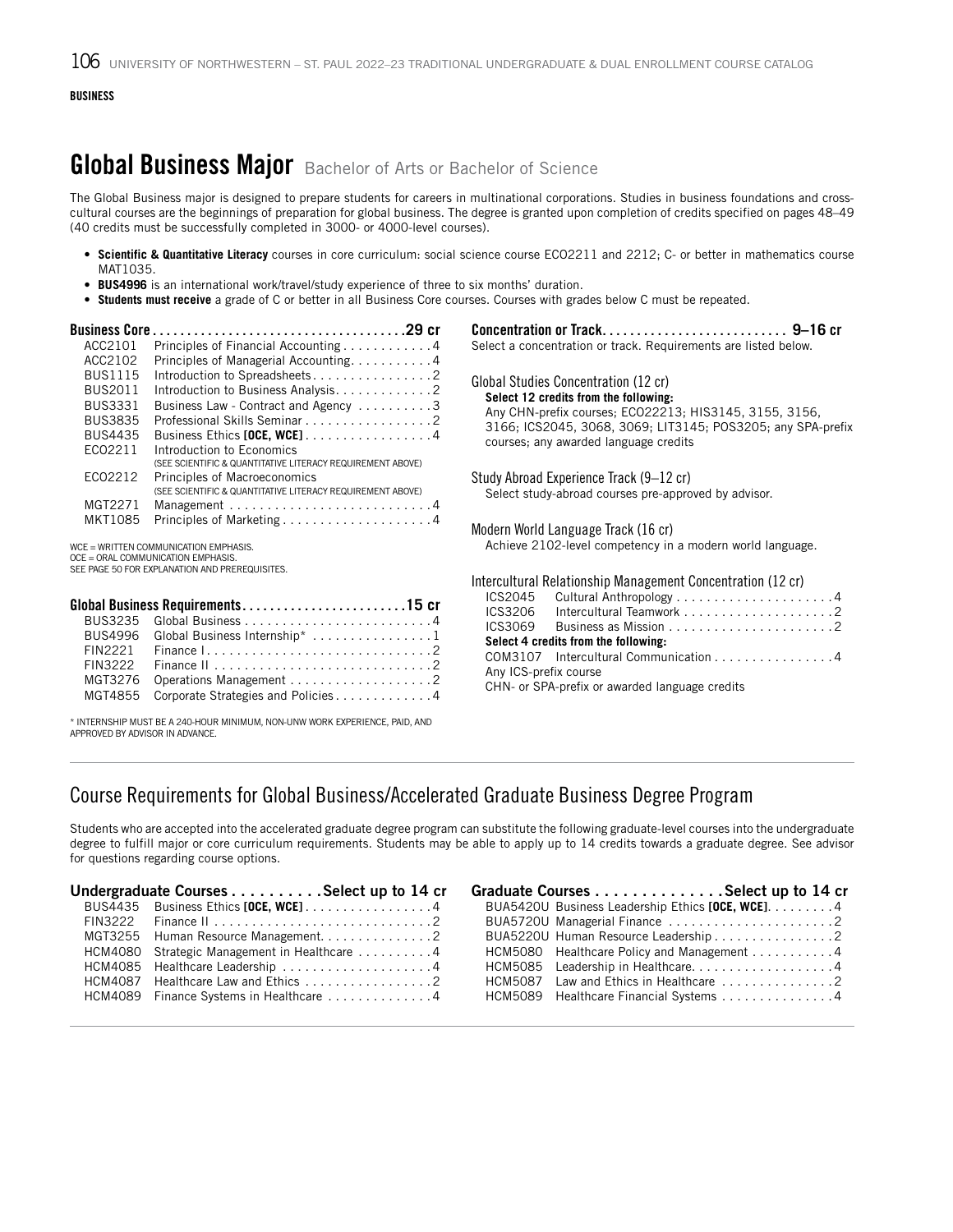## **Marketing Major** Bachelor of Arts or Bachelor of Science

The Marketing major is designed to prepare students for careers in marketing management, product or brand management, public relations, advertising, promotion, and marketing research. The degree is granted upon completion of credits specified on pages 48–49 (40 credits must be successfully completed in 3000- or 4000-level courses).

- **Scientific & Quantitative Literacy** courses in core curriculum: social science course ECO2211 and 2212; C- or better in mathematics course MAT1035.
- **Students must receive** a grade of C or better in all Business Core courses. Courses with grades below C must be repeated.
- **B.A. option** requires achieving 1002-level competency in an approved foreign language. See page 46.

| ACC2101        | Principles of Financial Accounting 4                                 |
|----------------|----------------------------------------------------------------------|
| ACC2102        | Principles of Managerial Accounting. 4                               |
| <b>BUS1115</b> | Introduction to Spreadsheets2                                        |
| <b>BUS2011</b> | Introduction to Business Analysis. 2                                 |
| <b>BUS3331</b> | Business Law - Contract and Agency 3                                 |
| <b>BUS3835</b> | Professional Skills Seminar 2                                        |
| <b>BUS4435</b> | Business Ethics <b>[OCE, WCE]</b> 4                                  |
| EC02211        | Introduction to Economics                                            |
|                | (SEE SCIENTIFIC & QUANTITATIVE LITERACY REQUIREMENT ABOVE)           |
| EC02212        | Principles of Macroeconomics                                         |
|                | (SEE SCIENTIFIC & QUANTITATIVE LITERACY REQUIREMENT ABOVE)           |
| MGT2271        | Management $\ldots \ldots \ldots \ldots \ldots \ldots \ldots \ldots$ |
| MKT1085        |                                                                      |
|                |                                                                      |
|                |                                                                      |
| MKT3165        |                                                                      |
| MKT3186        | Consumer Behavior and Research 4                                     |
| <b>MKT3188</b> | Advertising and Promotion. 4                                         |
| MKT4995        | Marketing Internship*1                                               |
| MGT3075        |                                                                      |
| MGT4267        | Project Management2                                                  |
| MGT4855        | Corporate Strategies and Policies4                                   |
|                |                                                                      |
|                |                                                                      |
|                | Select a concentration. Requirements are listed below.               |
|                |                                                                      |
|                | Analytics Concentration (12 cr)                                      |
| DAL2235        | Principles of Data Analytics4                                        |
| MAT2055        | Statistics4                                                          |
|                | Select one of the following:                                         |
| DAL4235        | Big Data Analytics and Applications 4                                |
| DAL4275        | Business and Economics Forecasting 4                                 |

Communication Concentration (10 cr) COM2107 Communication Theory. . 4 **Select 6 credits from the following:** COM3106, 3107, 3108, ENG3249, 3316, PRL2061, 2085, 2625, 3035, 3187, 3386

|                | Graphic Design Concentration (9–10 cr)    |
|----------------|-------------------------------------------|
| DES1031        | Introduction to Layout2                   |
| <b>DES2111</b> | Introduction to Graphic Design 2          |
| DES2235        |                                           |
|                | Select 3-4 credits from the following:    |
| ART2081        |                                           |
| MEP1013        |                                           |
| MEP1016        |                                           |
| MEP3117        |                                           |
|                |                                           |
|                | Media Production Concentration (11–12 cr) |
| MFP1012        |                                           |
| MEP1013        |                                           |
| MEP1016        |                                           |
| <b>PRL2625</b> | Public Relations Workshop 0-1             |

WCE = WRITTEN COMMUNICATION EMPHASIS

OCE = ORAL COMMUNICATION EMPHASIS.

SEE PAGE 50 FOR EXPLANATION AND PREREQUISITES.

\* INTERNSHIP MUST BE A 240-HOUR MINIMUM, NON-UNW WORK EXPERIENCE, PAID, AND APPROVED BY ADVISOR IN ADVANCE.

### Course Requirements for Marketing/Accelerated Graduate Business Degree Program

Students who are accepted into the accelerated graduate degree program can substitute the following graduate-level courses into the undergraduate degree to fulfill major or core curriculum requirements. Students may be able to apply up to 14 credits towards a graduate degree. See advisor for questions regarding course options.

| Undergraduate Courses Select up to 14 cr     | Graduate Courses Select up to 14 cr                                  |  |
|----------------------------------------------|----------------------------------------------------------------------|--|
| BUS4435 Business Ethics [OCE, WCE]4          | BUA5420U Business Leadership Ethics [OCE, WCE]. 4                    |  |
|                                              | BUA5720U Managerial Finance 2                                        |  |
|                                              | BUA5220U Human Resource Leadership 2                                 |  |
| HCM4080 Strategic Management in Healthcare 4 | HCM5080 Healthcare Policy and Management 4                           |  |
| HCM4085 Healthcare Leadership 4              | HCM5085 Leadership in Healthcare4                                    |  |
|                                              | $HCM5087$ Law and Ethics in Healthcare $\ldots \ldots \ldots \ldots$ |  |
| HCM4089 Finance Systems in Healthcare 4      | HCM5089 Healthcare Financial Systems 4                               |  |